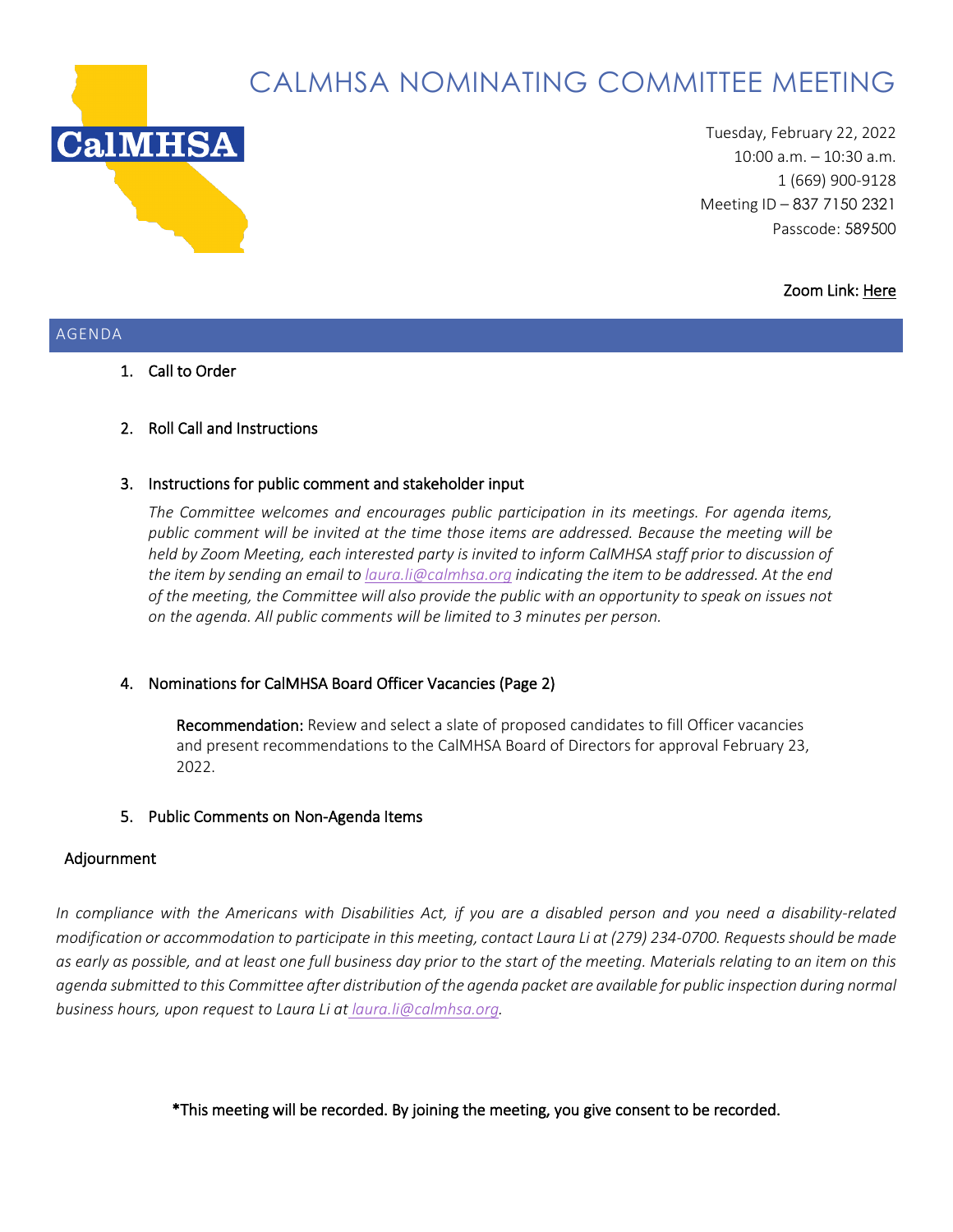

# **AGENDA ITEM 4**

#### SUBJECT: PROPOSED SLATE

**RECOMMENDATION:** Review and select a slate of proposed candidates to fill Officer vacancies and present recommendations to the CalMHSA Board of Directors for approval February 23, 2022.

#### **CURRENT STATUS AND BACKGROUND:**

CalMHSA Ruben Imperial, Stanislaus County is stepping down, creating a vacancy in the office of the President, and other vacancy(s).

CalMHSA Bylaws, Section 5.4 Elections, states the Board will elect, by majority vote, a new slate of officers, executive committee, and finance committee members at the first board meeting of the fiscal year, which would be July 2022. However, due to the numerous transitions and retirements of our Board Members, staff proposes that the Board elect a slate of Officers to finish out the current terms in this fiscal year and that the same Officers continue for a subsequent two-year term, rather than hold an election again in five months.

| <b>CURRENT CalMHSA OFFICERS</b> |                                      |             |                                  |                      |  |  |  |  |
|---------------------------------|--------------------------------------|-------------|----------------------------------|----------------------|--|--|--|--|
| <b>OFFICER</b>                  | <b>MEMBER</b>                        | <b>TERM</b> | <b>TERM START</b><br><b>DATE</b> | <b>TERM END DATE</b> |  |  |  |  |
| President                       | Ruben Imperial, Stanislaus County    | 2 years     | 1/26/2022                        | 6/30/2022            |  |  |  |  |
| <b>Vice President</b>           | Luke Bergmann, San Diego County      | 2 years     | 12/1/2020                        | 6/30/2022            |  |  |  |  |
| Secretary                       | Emi Botzler-Rodgers, Humboldt County | 2 years     | 12/1/2020                        | 6/30/2022            |  |  |  |  |
| Treasurer                       | <b>VACANT</b>                        | 1 year      | 7/1/2019                         | 6/30/2022            |  |  |  |  |

| <b>PROPOSED SLATE OF CalMHSA OFFICERS</b> |               |             |                                        |                                  |                                |  |  |  |  |
|-------------------------------------------|---------------|-------------|----------------------------------------|----------------------------------|--------------------------------|--|--|--|--|
| <b>OFFICER</b>                            | <b>MEMBER</b> | <b>TERM</b> | <b>CURRENT TERM</b><br><b>END DATE</b> | <b>TERM</b><br><b>START DATE</b> | <b>TERM</b><br><b>END DATE</b> |  |  |  |  |
| President                                 | <b>TBD</b>    | 2 years     | 6/30/2022                              | 7/1/2022                         | 6/30/2024                      |  |  |  |  |
| Vice<br>President                         | <b>TBD</b>    | 2 years     | 6/30/2022                              | 7/1/2022                         | 6/30/2024                      |  |  |  |  |
| Secretary                                 | <b>TBD</b>    | 2 years     | 6/30/2022                              | 7/1/2022                         | 6/30/2024                      |  |  |  |  |
| Treasurer                                 | <b>TBD</b>    | 2 years     | 6/30/2022                              | 7/1/2022                         | 6/30/2024                      |  |  |  |  |